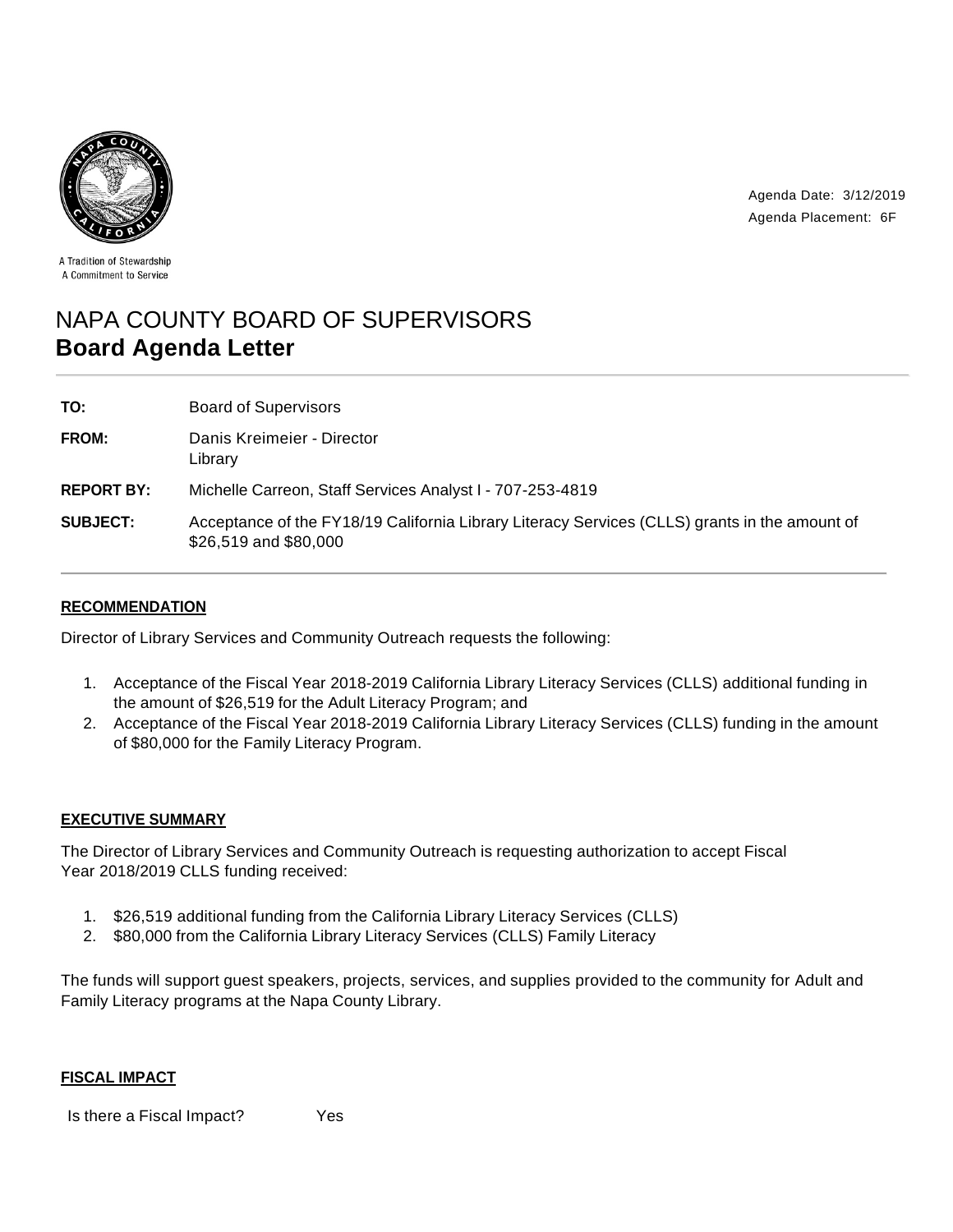| Is it currently budgeted?         | Yes                                                                                                                                                                    |
|-----------------------------------|------------------------------------------------------------------------------------------------------------------------------------------------------------------------|
| Where is it budgeted?             | Funds for Literacy services are budgeted in the Library's FY 2018-2019<br>operating budget.                                                                            |
| Is it Mandatory or Discretionary? | Discretionary                                                                                                                                                          |
| Discretionary Justification:      | Approval of the requested action will enable the funds to be expended to<br>support the Adult and Family Literacy programs.                                            |
| Is the general fund affected?     | No.                                                                                                                                                                    |
| Future fiscal impact:             | The funds will be deposited in the Library's Operating budget, and will be<br>spent on adult and family literacy services and supplies.                                |
| Consequences if not approved:     | If the requested action is not approved, the Library will not be able to accept<br>the funds, nor make purchases to support the Adult and Family Literacy<br>programs. |
| Additional Information:           |                                                                                                                                                                        |

### **ENVIRONMENTAL IMPACT**

ENVIRONMENTAL DETERMINATION: The proposed action is not a project as defined by 14 California Code of Regulations 15378 (State CEQA Guidelines) and therefore CEQA is not applicable.

#### **BACKGROUND AND DISCUSSION**

On February 13, 2019, the Library received checks from the California State Library in the amount of \$80,000 for Family Literacy and \$26,519 for the Fiscal Year 2018/2019 CLLS Adult Literacy additional funding. This is the final payment for the Napa County Library's total allocation for Adult Literacy services for Fiscal Year 2018/2019. The Adult Literacy Program is a State funded grant, requiring matching funds from Napa County to operate.

The Adult Literacy Program received the original baseline check of \$18,000 on September 28, 2018. The Board approved these grant funds on October 16, 2018.

Per the Napa County Grant Policy, located in Section 8A of the Napa County Policy Manual, upon written notification from the granting agency that the grant has been approved, Board approval is required to accept grant funds. The Director of Library Services and Community Outreach is requesting authorization to accept these funds. The funds will be used to purchase services and supplies for the Adult and Family Literacy programs at the Napa County Library.

This grant supports the Napa County Strategic Plan strategic action 2. D under the Collaborative and Engaged **Community pillar.** 

#### **SUPPORTING DOCUMENTS**

None